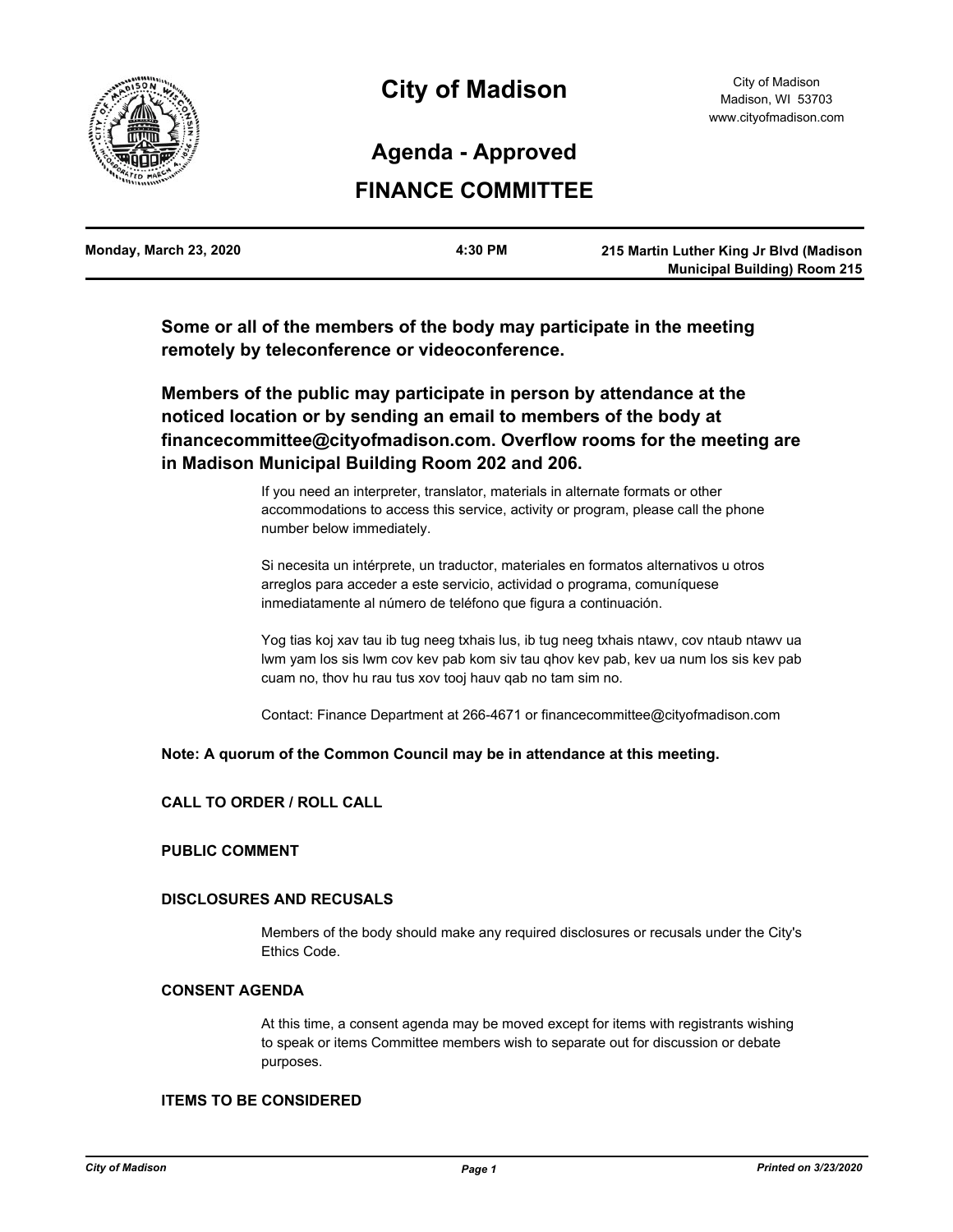| 1.  | 59937 | Delete the classification of Street Vending Coordinator (CG16, R14). Recreate<br>position #3612 from a 1.0 FTE Street Vending Coordinator (CG16, R14),<br>currently occupied by M. Blake-Horst, to an Economic Development Program<br>Specialist (CG16, R17) in the Economic Development Division budget and<br>reallocate the incumbent to the new position.                                                                                                                                                                                                                                                                                                                    |
|-----|-------|----------------------------------------------------------------------------------------------------------------------------------------------------------------------------------------------------------------------------------------------------------------------------------------------------------------------------------------------------------------------------------------------------------------------------------------------------------------------------------------------------------------------------------------------------------------------------------------------------------------------------------------------------------------------------------|
| 2.  | 59938 | Reallocate Administrative Support Clerk 1 (CG20, R06) I. Murkve to the<br>budgeted level of Administrative Support Clerk 2 (CG20, R09) in the Finance<br>Department budget.                                                                                                                                                                                                                                                                                                                                                                                                                                                                                                      |
| 3.  | 59939 | Create the classification of Mental Health Specialist in CG 18, Range 10 in the<br>salary schedule; and recreate the new position #4803 as a Mental Health<br>Specialist in the Community Development Division's operating budget.                                                                                                                                                                                                                                                                                                                                                                                                                                               |
| 4.  | 59943 | Recreate position #997 of Program Assistant 2 in CG 20, Range 12 as an<br>Administrative Supervisor in CG 18, Range 3; in the CDA Housing Division's<br>operating budget, to be posted and filled internally.                                                                                                                                                                                                                                                                                                                                                                                                                                                                    |
| 5.  | 59949 | Create new classifications of EO Investigator 1, 2, and 3 in CG18, R4, 6 and 8,<br>respectively and delete the existing classifications of EO Investigator/<br>Conciliator 1,2, and 3. Retitle the incumbents in the above classifications as EO<br>Investigator 1 or 3, based on their current classification.                                                                                                                                                                                                                                                                                                                                                                  |
| 6.  | 59950 | Create the classification of Monona Terrace Operations Manager in CG18,<br>Range 8. Recreate position #3596 in the new classification in Monona<br>Terrace's operating budget and reallocate the incumbent, B. Cator, to the new<br>position.                                                                                                                                                                                                                                                                                                                                                                                                                                    |
| 7.  | 59951 | Create a new classification of Parks Program Coordinator in CG 18, Range 4.<br>Recreate position #4802 in the new classification in the Parks operating budget.                                                                                                                                                                                                                                                                                                                                                                                                                                                                                                                  |
| 8.  | 59978 | Submitting the appointment of George C. Hank III for confirmation of a five-year<br>term as the Building Inspection Division Director.                                                                                                                                                                                                                                                                                                                                                                                                                                                                                                                                           |
| 9.  | 59948 | Authorizing the Mayor and City Clerk to enter into agreements with Abby Vans,<br>Inc., Badger Bus Lines, Inc., and Transit Solutions, Inc. for the purpose of<br>providing Paratransit Services to Metro Transit for a term of three (3) years from<br>July 1, 2020 to June 30, 2023 with two one-year options, exercisable by the City,<br>to extend the term. If so exercised, option year one would be from July 1, 2023<br>to June 30, 2024, and option year two would be from July 1, 2024 to June 30,<br>2025. Each option shall be exercised in writing by the Metro Transit General<br>Manager at least ninety (90) days prior to the end of the original contract term. |
| 10. | 59947 | A RESOLUTION authorizing the Mayor and City Clerk to enter into a three (3)<br>year, competitively selected service contract with the option for one (1)<br>additional two (2) year term with Galls, LLC for the uniform management<br>program for Fire and Police.                                                                                                                                                                                                                                                                                                                                                                                                              |